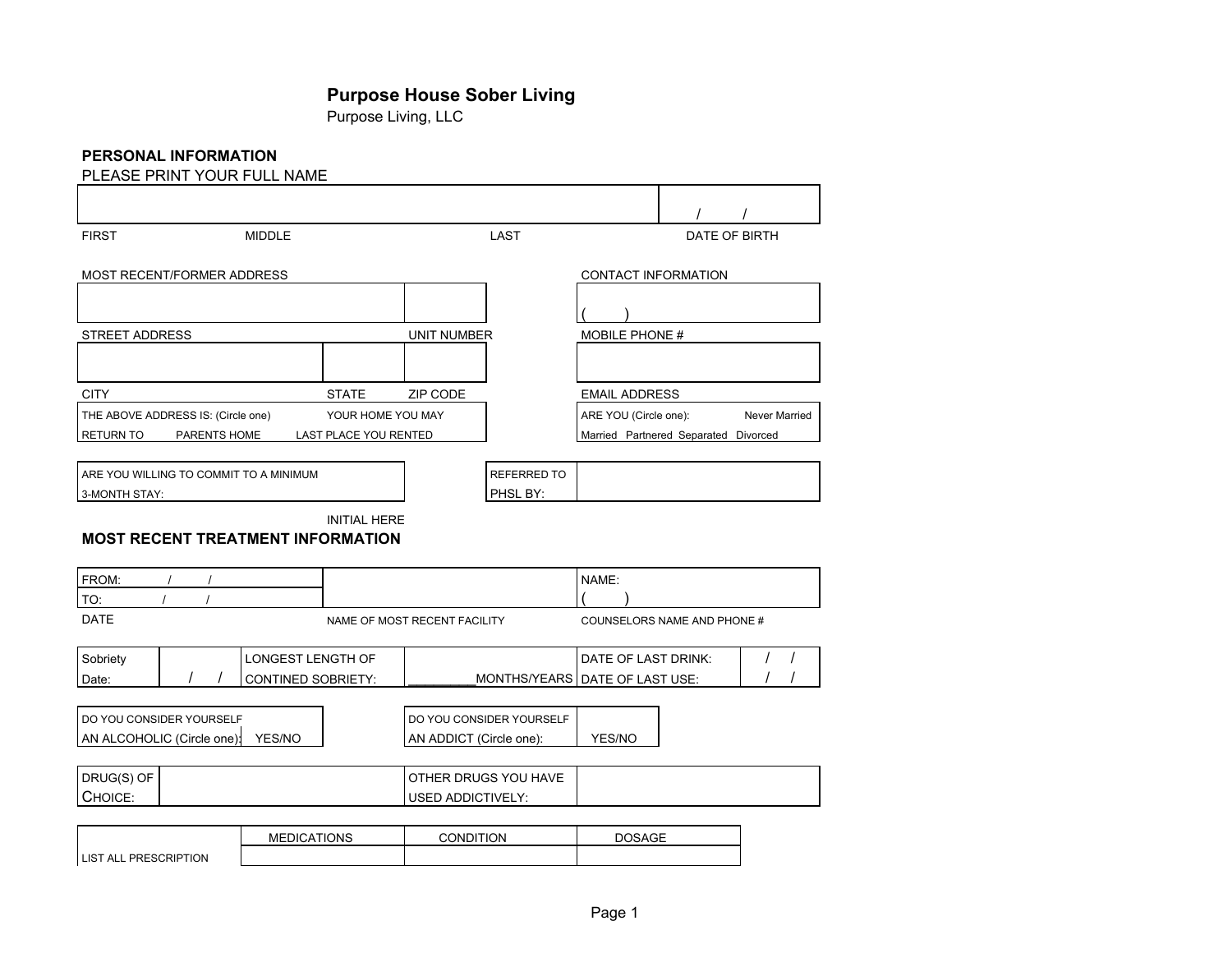| <b>IMEDICATIONS YOU ARE</b> |  |  |
|-----------------------------|--|--|
| I CURRENTLY TAKING AND      |  |  |
| <b>I FOR WHAT CONDITION</b> |  |  |
| <b>I THEY ARE REQUIRED</b>  |  |  |

*It is unacceptable to be in possession of prescription medications that the staff does not know about*

# **EMPLOYMENT INFORMATION**

| YOU EMPL<br>PLOYED<br>i ARE |               | <b>NUMBER OF</b>                     |  | <b>MONTHLY</b> |  |
|-----------------------------|---------------|--------------------------------------|--|----------------|--|
| l (Circle one):             | <b>YES/NO</b> | <b>PFR WFFK</b><br><b>HRS</b><br>ヽ、っ |  | 'INCOME        |  |

| <b>EMPLOYER'S NAME</b> |  |
|------------------------|--|
|                        |  |

CITY AND STATE EMPLOYER PHONE #

### **LEGAL INFORMATION**

| IF ON PROBATION OR PAROLE |                                            | PO'S PHONE     |                                                                                                                           |              |         |                                       |
|---------------------------|--------------------------------------------|----------------|---------------------------------------------------------------------------------------------------------------------------|--------------|---------|---------------------------------------|
| <b>PO'S NAME:</b>         |                                            |                |                                                                                                                           | NUMBER:      |         |                                       |
|                           | <b>PAYMENT INFORMATION</b>                 |                |                                                                                                                           |              |         |                                       |
|                           |                                            |                |                                                                                                                           |              |         |                                       |
|                           |                                            |                |                                                                                                                           |              |         |                                       |
|                           | NAME OF FUNDING ORGANIZATION/FAMILY MEMBER |                |                                                                                                                           |              | Phone # |                                       |
|                           |                                            |                |                                                                                                                           |              |         |                                       |
|                           |                                            |                |                                                                                                                           |              |         |                                       |
|                           | NAME OF FAMILY MEMBER PAYING DEPOSIT       |                |                                                                                                                           |              |         | <b>EMAIL ADDRESS OR HOUSE ADDRESS</b> |
|                           | <b>INSURANCE INFORMATION</b>               |                |                                                                                                                           |              |         |                                       |
|                           |                                            |                |                                                                                                                           |              |         |                                       |
| <b>COMPANY</b>            |                                            |                | GROUP#                                                                                                                    | ID#          |         | SOCIAL SECURITY #                     |
|                           |                                            |                |                                                                                                                           |              |         |                                       |
| ADDRESS ON POLICY         |                                            |                |                                                                                                                           |              |         |                                       |
|                           | <b>VEHICLE INFORMATION</b>                 |                |                                                                                                                           |              |         |                                       |
|                           |                                            |                |                                                                                                                           |              |         |                                       |
| <b>YEAR</b>               | <b>MAKE</b>                                |                | <b>MODEL</b>                                                                                                              | <b>COLOR</b> |         | <b>LICENSE PLATE # STATE</b>          |
|                           |                                            |                | *RESIDENTS MUST CARRY INSURANCE FOR ANY VEHICLE PARKED ON PHSL PROPERTY. PROOF OF INSURANCE MAY BE ASKED FOR AT ANY TIME. |              |         |                                       |
|                           |                                            |                | <b>EMERGY CONTACT INFORMATION*</b> (YOU MUST LIST AT LEAST (2) CONTACTS)                                                  |              |         |                                       |
| <b>NAME</b>               |                                            | <b>ADDRESS</b> |                                                                                                                           | PHONE #      |         |                                       |
|                           |                                            |                |                                                                                                                           |              |         | <b>EMAIL ADDRESS</b>                  |
|                           |                                            |                |                                                                                                                           |              |         | RELATIONSHIP TO YOU:                  |
| <b>NAME</b>               |                                            | <b>ADDRESS</b> |                                                                                                                           | PHONE#       |         |                                       |
|                           |                                            |                |                                                                                                                           |              |         | <b>EMAIL ADDRESS</b>                  |
|                           |                                            |                |                                                                                                                           |              |         | RELATIONSHIP TO YOU:                  |